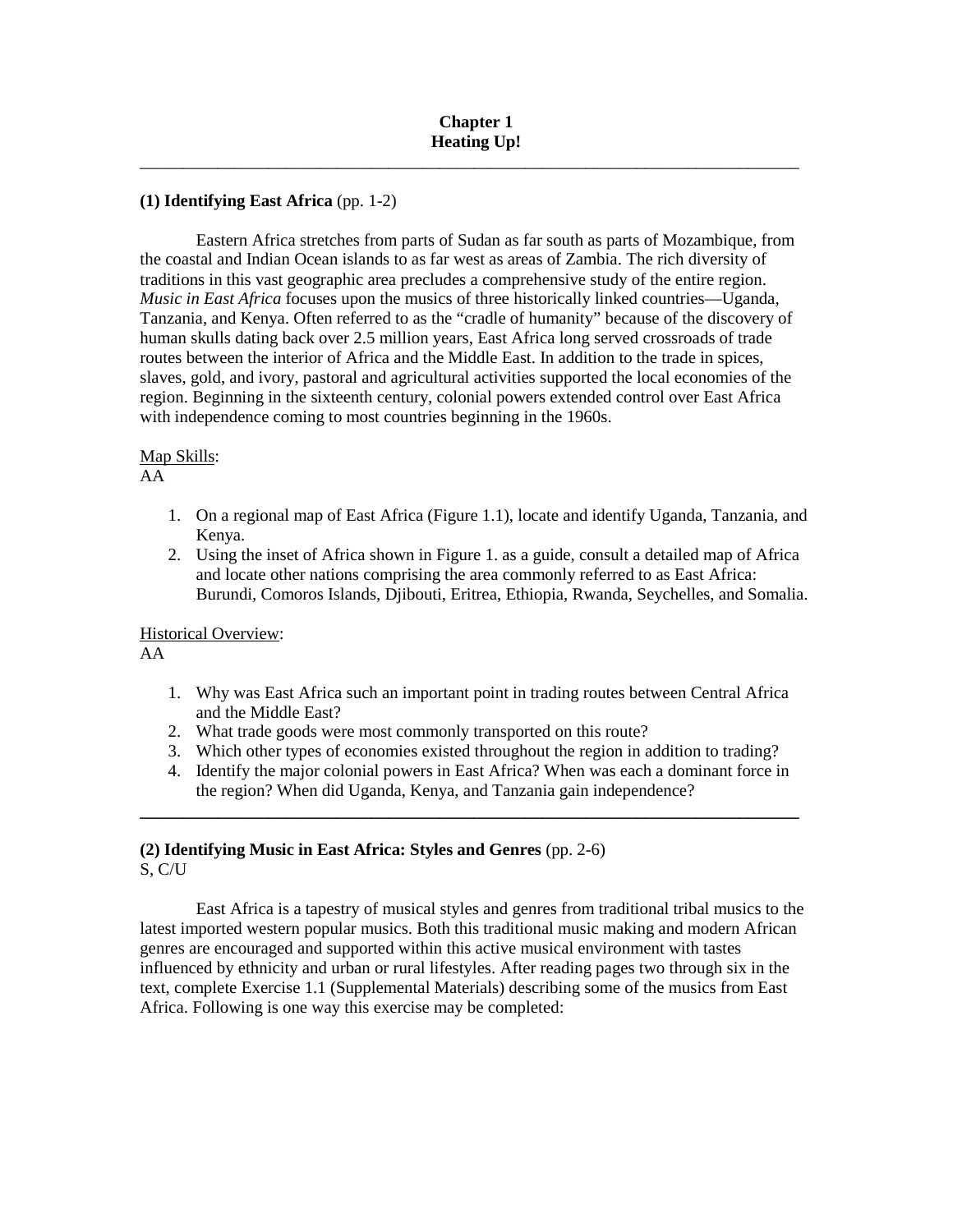| Identifying Music in East Africa |
|----------------------------------|
| Exercise 1.1                     |

| Genre              | Where performed           | <b>Purpose/Function</b>    | <b>Description</b>        |
|--------------------|---------------------------|----------------------------|---------------------------|
| <b>Taarah</b>      | Along Indian Ocean        | --weddings                 | Mixture of Arab and       |
|                    | coast and coastal islands | --rites of passage         | Indian melodies with      |
|                    |                           | --political issues         | Swahili poetry            |
| <b>Choirs</b>      | Churches and social       | --worship                  | Mixture of western style  |
|                    | venues                    | --entertainment            | harmonies and             |
|                    |                           | --political messages       | traditional group singing |
|                    |                           |                            | techniques                |
| Dance bands        | Both small social clubs   | --entertainment            | Variety ranging from      |
|                    | and larger halls          | --social gatherings        | Central African Lingala   |
|                    |                           | --dance                    | dance, covers of western  |
|                    |                           |                            | popular songs, earlier    |
|                    |                           |                            | variants such as benga    |
|                    |                           |                            | or zilizopenda            |
| <b>Traditional</b> | Rural areas and in        | --mediating conflicts      | Traditional singing,      |
|                    | schools in both rural and | --solidifying community    | dancing, drumming         |
|                    | urban areas               | and ethnicity              | often referred to as      |
|                    |                           | --educating in traditional | <b>NGOMA</b>              |
|                    |                           | societies                  |                           |
|                    |                           | --educating in terms of    |                           |
|                    |                           | societal histories         |                           |

#### **(3) Identifying Music in East Africa:** *Ngoma* (pp. 4-6)  $S, C/U$

*Ngoma* is a term of Bantu origin adopted into the KiSwahili language often used to refer to traditional music or a traditional music performance, in general, particularly when drumming and dancing play a prominent part in the performance. The term may be applied in as specific a circumstance as identifying a specific instrument yet may be used to refer to all music. After reading pages four through six, complete the chart in Exercise 1.2 providing various interpretations of *ngoma* to serve as a basis of student understanding throughout the text.

\_\_\_\_\_\_\_\_\_\_\_\_\_\_\_\_\_\_\_\_\_\_\_\_\_\_\_\_\_\_\_\_\_\_\_\_\_\_\_\_\_\_\_\_\_\_\_\_\_\_\_\_\_\_\_\_\_\_\_\_\_\_\_\_\_\_\_\_\_\_\_\_\_\_\_\_\_\_\_\_\_\_\_\_\_\_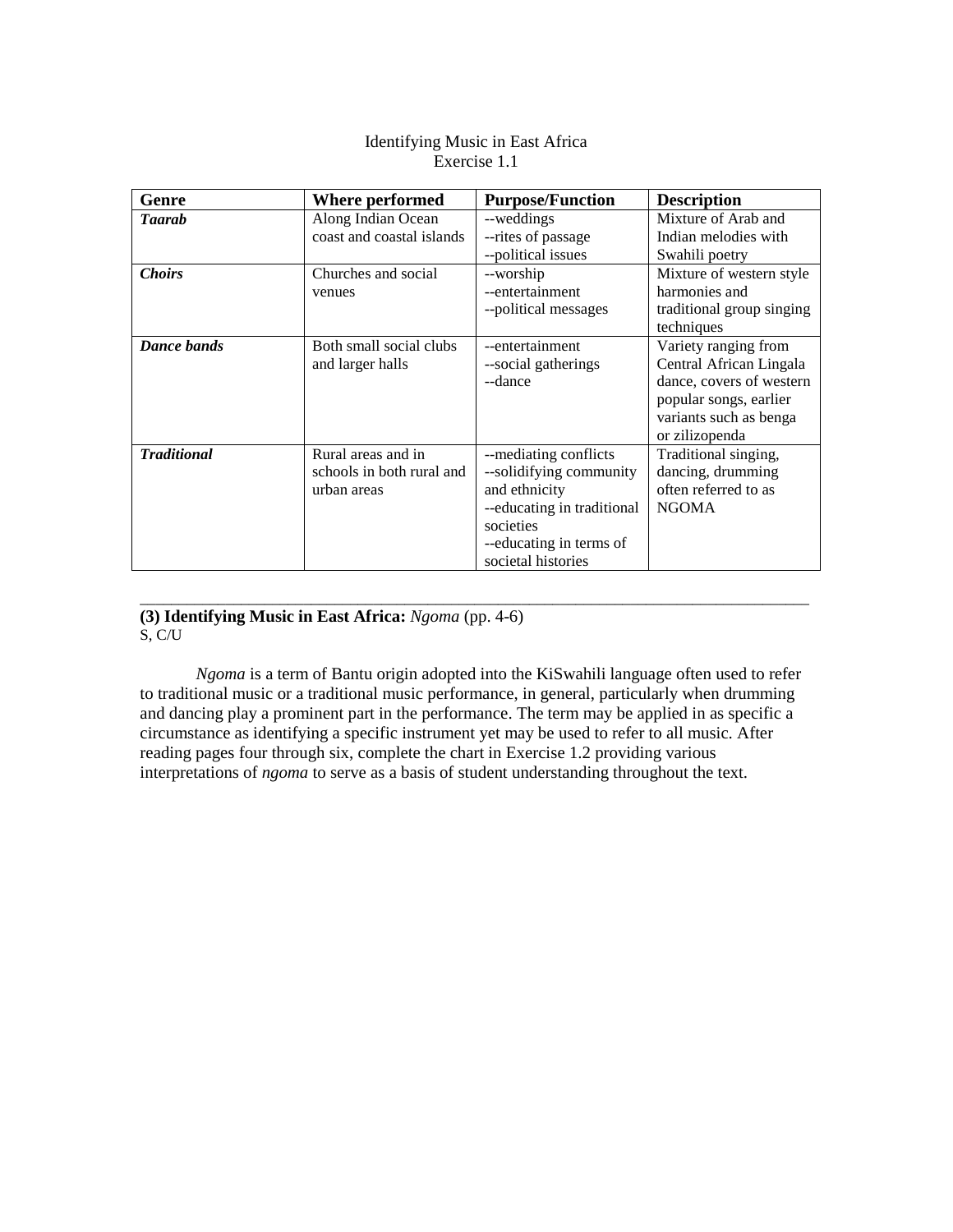# Defining Ngoma/Music Exercise 1.2

| <b>Speaker/Writer</b> | Role                                                                                                           | <b>Comments</b>                                                                                                                                                                                                                                                                                                                                                                                                                                                                                                                                                                                                                                                                                                                              |
|-----------------------|----------------------------------------------------------------------------------------------------------------|----------------------------------------------------------------------------------------------------------------------------------------------------------------------------------------------------------------------------------------------------------------------------------------------------------------------------------------------------------------------------------------------------------------------------------------------------------------------------------------------------------------------------------------------------------------------------------------------------------------------------------------------------------------------------------------------------------------------------------------------|
| Lawrence Chiteri      | Director of a ngoma<br>troupe in Kenya                                                                         | In Kenya, the term <i>ngoma</i> could mean playing music that is<br>dominated by drumming. On the other hand, around this side of<br>Lake Victoria (gesturing toward Tanzania) they look at ngoma as<br>anything that is danceable, any song that they could dance to, but<br>whose main instrument is the drum. Whatever you sing, whatever<br>you do where the instrumentation is dominated by drumming,<br>that is <i>ngoma</i> . We use the term <i>ngoma</i> only to refer to music.<br>Most people of Kenya talk of "I'm going to <i>ngoma</i> " and maybe<br>they're only going to put on a cassette recorderto them ngoma<br>refers to any music, something that is musical and can be danced<br>to. That is what we consider ngoma. |
| Ayisha Kyamugisha     | Dancer and trainer with<br>a ngoma group in<br>Uganda                                                          | <i>Ngoma</i> means "music" in some parts of Uganda. There is a<br>similar word in Luganda, <i>abogoma</i> , meaning people who<br>entertain other people. Abagoma refers to those people who<br>perform for their daily food. They call music ngoma in the<br>western part of the country as well.                                                                                                                                                                                                                                                                                                                                                                                                                                           |
| Peter Cooke           | Ethnomusicologist<br>writing in The New<br>Grove Dictionary of<br>Music and Musicians<br>$(2000, xvi: 855-56)$ | Ngmoma (is a) common term used generically for many kinds of<br>drum among the numerous Bantu-speaking peoples of central,<br>east-central, and southern Africa. However, "ngoma" often has a<br>wider meaning, at its widest standing for music and dance (and<br>the associated feasting), and for ceremonies in which drumming<br>occursAmong different peoples ngoma can variously denote a<br>dance, a drum ensemble, the most important drum of an<br>ensemble, or individual drums. Use of the name is sometimes<br>indicative that drums have special sacred or magical properties.                                                                                                                                                  |
| J.H.Kwebena Nketia    | African musicologist,<br>theorist, and educator<br>writing in The Music of<br>Africa, 1974:21                  | In traditional African societies, music making is generally<br>organized as a social event. Public performances, therefore, take<br>place on social occasions—that is, occasions when members of a<br>group or a community come together for the enjoyment of<br>leisure, for recreational activities, or for the performance of a rite,<br>ceremony, festival, or any kind of collective activity such as<br>building bridges, clearing paths, going on a search party, or<br>putting out fires—activities that, in industrialized societies, might<br>be assigned to specialized agencies.                                                                                                                                                 |

**(4) Identifying Music in East Africa:** *Stylized Speech Patterns* (pp.5-9) AA (Question 1-4), S, C/U (Question 5)

Speech patterns may also vary in pitch, inflection, and duration as heard on CD Track 1, "Greetings in the Lulamoogi/Luwere dialect." While the exchanges among speakers are not music per se, they do create distinct patterns of rhythm and tonality similar to the musical properties found in many African languages—Pitch, tone quality, and rhythm patterns affect meanings significantly. After reading pages five through nine and completing Activity 1.3 (page 7), use the following questions to stimulate discussion of both the specific example and phenomenon of tonal speech.

- 1. Do you agree with the author that this exchange of greetings may be perceived as musical in nature? Why or why not?
- 2. Are there other languages with which you are familiar that contain similar tonal properties?
- 3. Give examples of how changes pitch, duration, volume, and timbre of a word or phrase may alter the meaning of the phrase. For instance, use the simple statement, "Please come here" in a variety of ways to convey anger, love or affection, boredom, etc.
- 4. Assign students to pairs and invite them to exchange greetings or converse in a tonally heightened manner. Ask other students to plot the exchange on a graph using an iconic notation agreed upon by class members. The following suggested graph provides a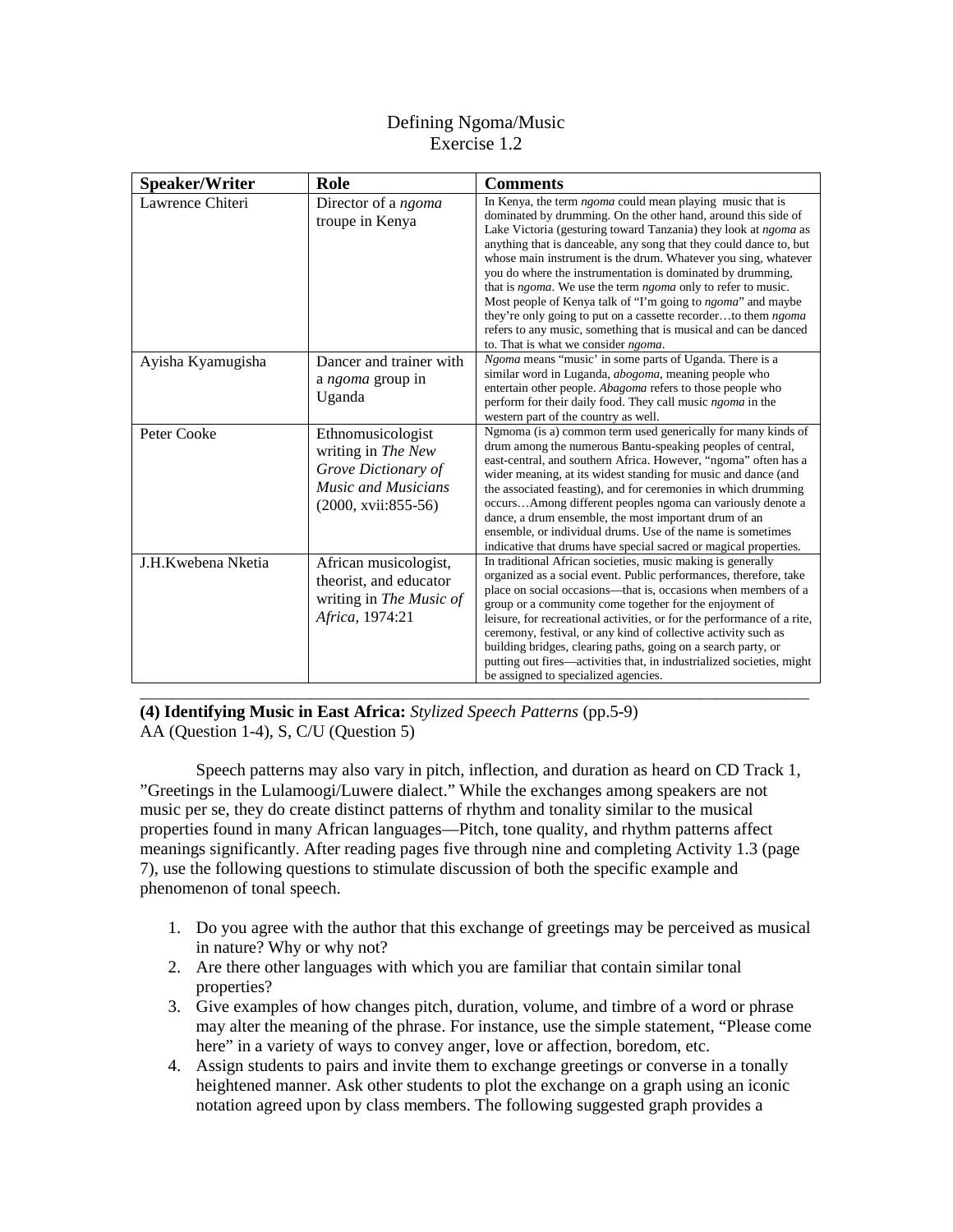timeline (bottom line) and three additional lines to represent highest possible pitch, medium pitch, and lowest possible pitch to give tonal perspective. (This graph is Exercise 1.3 in the Supplemental Materials section of this guide.)

5. Compare this example of stylized speech to recitative from western Operas. How are they similar/different?

\_\_\_\_\_\_\_\_\_\_\_\_\_\_\_\_\_\_\_\_\_\_\_\_\_\_\_\_\_\_\_\_\_\_\_\_\_\_\_\_\_\_\_\_\_\_\_\_\_\_\_\_\_\_\_\_\_\_\_\_\_\_\_\_\_\_\_\_\_\_\_\_\_\_\_\_\_\_

## **(5) "Singing" on the Filulu:** (pages 9-13)

The *filulu*, a small flute of the Sukuma people in northwest Tanzania, is made from the hollow end of the dried calabash gourd. The ends are stopped and holes drilled in the ends with a mouth hole drilled in the main body of the *filulu*. A player's thumbs cover and uncover the end holes to create five pitches—each instrument is unique in pitch and tone due to the individual thickness and length of calabash used to make the *filulu*. (See Figure 1.4). Charles Bungu, the performer on CD 2 and CD 3, says the *filulu* evokes the sounds of birds in Sukumaland and that he often mimics birdcalls in his playing. He refers to playing the *filulu* as "singing." After reading pages nine through thirteen in the text and completing 1.2, continue with the following activities:

## Discussion Questions:

## AA

- 1. How are different pitches played on the *filulu*? List how each individual pitch is generated by the performer.
- 2. Which ethnic group is the largest in Tanzania? What is the primary occupation of these people?
- 3. Give several examples of how music is "purposefully woven into the fabric of everyday life" in Sukumaland? What parallels exist in western culture, if any?
- 4. How does the story of the origin of *Baakisimba* dance music illustrate how traditional performances include origins of the tradition, how it began, who developed it, etc.?

## Performance Activities:

AA (Activity 1), S, C/U (Activities 2-3) Upper elementary students may attempt Activity 2 at a slow tempo.

1. Play the four pitches used in CD Track 2 on an instrument of your choice to establish a pitch string for following activities. For example, students playing on orchestral flute should use pitches in (1) below and may play along with CD Track 2. Students playing soprano recorder should use pitches in (2) below, but will not be able to play along with CD 2. Other instruments may transpose from (1) if they wish to closely match Bungu's instrument. (Keep in mind that any "transcription" is only an approximation of pitches.)



2. Using the iconic representation used in Figure 1.5 to perform your understanding of Bungu's "singing". A brief excerpt from Figure 1.5 is given here as an example of the opening gesture and the subsequent melodic structure.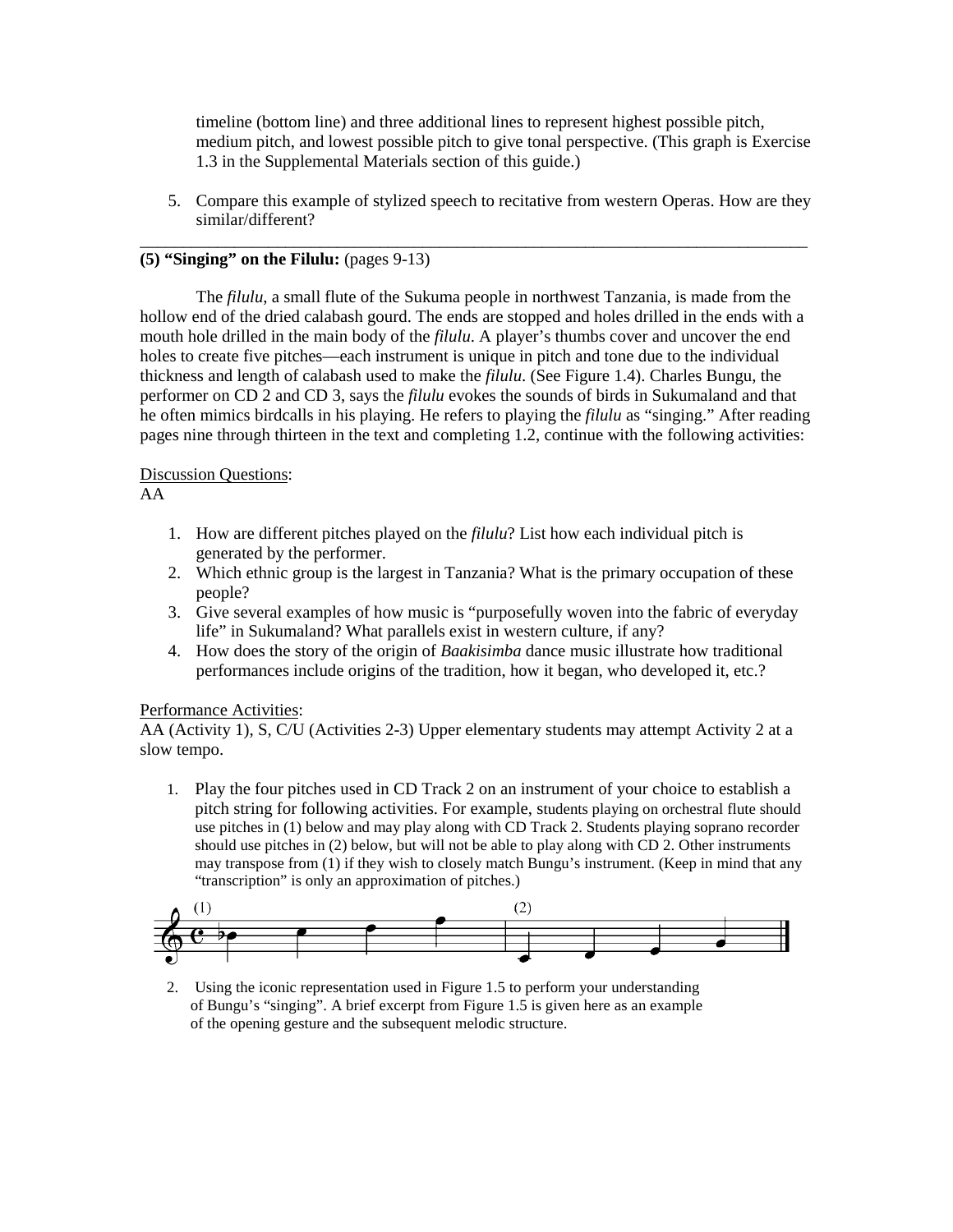



- 3. After playing several measures or excerpts matching Bungu's performance on CD Track 2,
- Create your own piece in the style of his playing. Begin with the signature introduction and continue using only the four pitches for flute or recorder above or transpose these pitches for another instrument of your choice.
- Record your improvisation and invite students to "transcribe" several seconds of it using the iconic representation used in Figure 1.3. (Use blank staff paper marking pitches on spaces between lines or use Exercise 1.4 in Supplemental Materials)
- Invite another student to perform your work from this "transcription." And record this performance for class discussion purposes.
- Class then may discuss the effectiveness of your improvisation in matching Bungu's style of performance and the accuracy of the "transcription" and performance of the piece by another student from the "transcription."

# Making a *Filulu*-like Instrument:

#### AA

 1. Dried gourds are often available at farmers' markets and craft stores with faux gourds made from various plastic or paper products sometimes available in craft or flower stores. Students may use the following directions to create their own "*filulu*" and learn to create their own melodies on this instrument.

- Select a long-necked gourd and cut a suitable section of at least three to four inches to be used as the body of the instrument.
- Make plugs for each end of the instrument from cork or rubber. Trim to fit diameter of instrument.
- Drill holes in end plugs to create thumb holes for producing pitches. (This may also be done before inserting plugs)
- Drill a small (approximately 1.0-2.0 cm diameter) mouth hole in the center of the instrument.
- Discover pitches on the instrument by covering and uncovering end holes with thumbs
	- --Blowing into the mouth hole with ends unstopped produces first pitch
	- --Closing one end hole with a thumb generates a second pitch
	- --Closing the other end hole with a thumb makes a third pitch
	- --Stopping both end holes with thumbs produces a fourth pitch
	- --Overblowing creates a fifth pitch

 2. Students may also use the head joint of the orchestral flute to experience a similar type of tone production and create melodies with three or four pitches:

• Hold the flute and blow across the tone hole without end covered produces first pitch